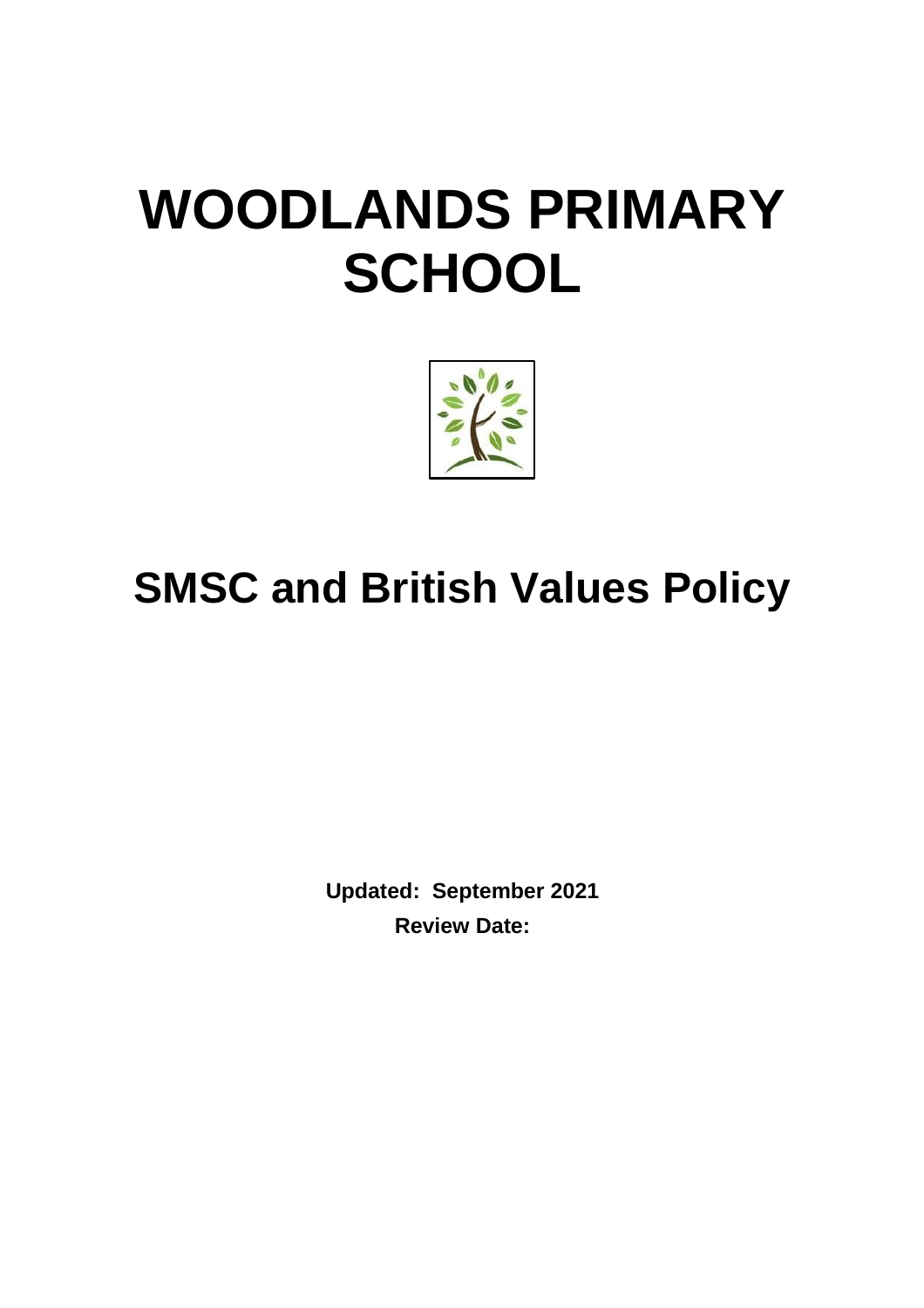#### **Introduction**

At Woodlands Primary School, we recognise that social, moral, spiritual and cultural development (SMSC) is central to the education of all pupils and permeates the whole curriculum and ethos of the school. It is reflected in the behaviours of individuals and in their interactions and also in the provision of teaching, resources and learning environments.

Social development relates to the development of knowledge and understanding and the acquisition of skills in relating to others. This begins with family and friends and extends to the wider community beyond. Pupils are taught to respect each other and to appreciate each other's similarities and differences. An awareness and understanding of, and respect for, the environments in which they live is also developed.

Moral development relates particularly to developing knowledge and understanding of right and wrong. Pupils learn to make choices in their behaviour through developing knowledge of boundaries and understanding of consequences. Children are encouraged to formulate and explore their own views and perceptions and understand their own moral standpoint relating to a range of issues.

Spiritual development is concerned with the exploration and development of feelings and emotions; personality, individuality and uniqueness; and knowledge and understanding of their own and different beliefs and cultures.

Cultural development is concerned with identifying the unique experiences and societal traditions that form a culture, and how cultures can vary within and between social environments.

#### **Aims**

To provide pupils at Woodlands Primary School with the knowledge, understanding, attitudes, values and skills they need in order to reach their potential as individuals and within an ever changing society.

Pupils are encouraged to take part in a wide range of activities and experiences across and beyond the curriculum, contributing fully to the life of their school and communities. In doing so they learn to recognise their own worth, work well with others and become increasingly responsible for their own learning. They reflect on their experiences and understand how they are developing personally and socially, tackling many of the spiritual, moral, social and cultural issues that are part of the development process.

They learn to understand and respect our common humanity; diversity and differences so that they can go on to form the effective, fulfilling relationships that are an essential part of life and learning.

#### **The SMSC Curriculum**

At Woodlands Primary School we provide opportunities for children to engage in valuable learning experiences and philosophical debates about humanity, society and the world around us. Our SMSC provision is reviewed regularly and reflects the current important issues that our children experience. Our curriculum contains many links to SMSC, therefore we implement in through a variety of schemes and lessons. This includes: Key themes:

● No Outsiders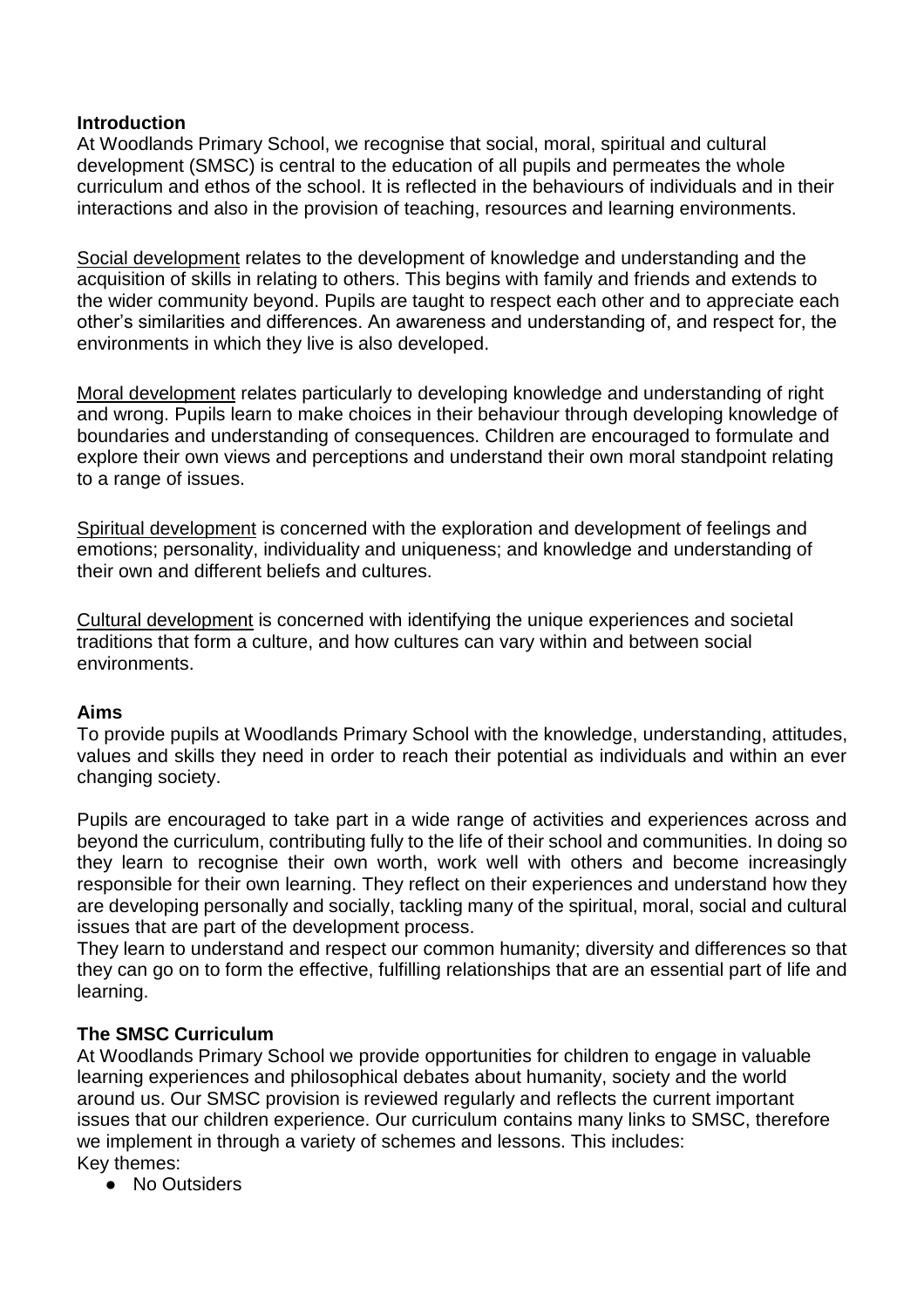- Commando Joe's
- eAware
- The Christopher Winter Project

# **Where you can find SMSC at Woodlands Primary School**

- Our Creative Curriculum as a whole
- The Religious Education Curriculum
- Circle Time
- Assemblies
- Behaviour policy
- Structured and personalised reward systems
- Extra-curricular activities
- Educational visits
- Pupil Parliament
- Focus days

#### **Teaching Strategies**

SMSC development is taught through, and reflected in, all areas of the curriculum and through all aspects of school life. Pupils in Early Years, Key Stage 1 and Key Stage 2 are provided with the opportunities to gain in knowledge and understanding and to develop the skills they need to participate in the life of the diverse community in which they live. For example:

#### Social

- Embedding British Values throughout the Curriculum.
- Identifying key values and principles on which school and community life is based.
- Fostering a sense of community, with common, inclusive values (British Values).
- Encouraging pupils to recognise and respect social differences and similarities
- Providing positive experiences to reinforce our values as a school community  $-$  for example, through assemblies, team building activities, residential experiences, school productions
- Helping pupils develop personal qualities which are valued in a civilised society, for example, thoughtfulness, honesty, respect for difference, moral principles, independence, interdependence, self-respect and an awareness of others' needs
- Providing opportunities for engaging in the democratic process and participating in community life
- Providing opportunities for pupils to exercise leadership and responsibility
- Providing positive and effective links with the world of work and the wider community

#### Moral

- Providing a clear moral code as a basis for behaviour which is promoted consistently through all aspects of the school (Ready, Respectful, Safe)
- Giving pupils opportunities across the curriculum to explore and develop moral concepts and values – for example, personal rights and responsibilities, truth, justice, equality of opportunity, right and wrong
- Developing an open and safe learning environment in which pupils can express their views and practice moral decision making
- Using the recognition boards in class to promote good behaviour choices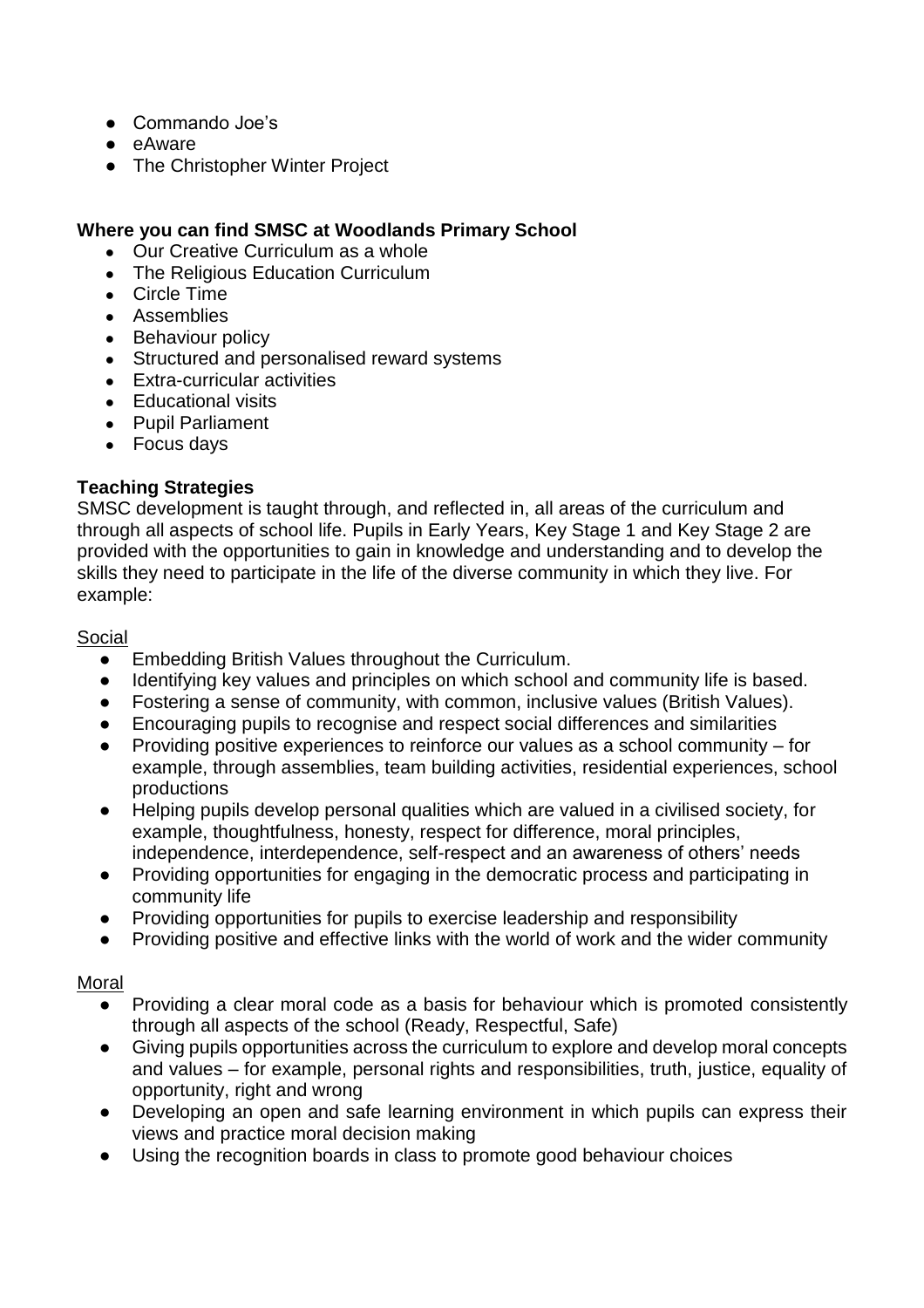● Recognising and respecting the codes and morals of the different cultures represented in the school and wider community

# **Spiritual**

- The RE curriculum contains units on celebrations, festivals and worship covering a range of faiths, including Christianity, Islam, Hinduism and Judaism.
- Children are encouraged to take part in periods of reflection at different times throughout the school week.
- Through SMSC and circle time activities, children are helped to gain an understanding of their feelings and emotions and their likely impact on themselves and others.
- Pupils are encouraged to appreciate the awe and wonder of the world around them whenever appropriate occasions arise e.g. looking at beautiful objects in an assembly, looking for signs of spring during an outdoor art lesson, visiting Roman ruins as part of topic work about Roman history.

# **Cultural**

- Extending pupils' knowledge and use of cultural imagery and language
- Encouraging them to think about special events in life and how they are celebrated
- Recognising and nurturing particular gifts and talents; providing opportunities for pupils to participate in literature, drama, music, art, crafts and other cultural events and encouraging pupils to reflect on their significance
- Reinforcing the school's cultural links through displays, posters, exhibitions, etc. As well as developing partnerships with outside agencies and individuals to extend pupils' cultural awareness, for example, theatre, museum and gallery visits
- Auditing the quality and nature of opportunities for pupils to extend their cultural development across the curriculum in collaboration with other subject leaders.

# **Pupil Voice**

The term 'Pupil Voice' describes how pupils give their input to what happens within the classroom, school and wider community. Our desire is for pupils to know that their expertise, opinions and ideas are valued in all aspects of school life. Pupil Voice permeates all levels of our work together, from pupils participating in small group classroom conversations to students establishing procedures, events and contributing to the overarching ethos of the school. Many subject leaders use Pupil Voice to inform their practice and planning.

# **British Values**

We promote 'British Values' through our spiritual, moral, social and cultural education which is embedded through the school's curriculum and supports the development of the individual child. We recognise that such development is most successful when those values and attitudes are promoted by all the staff and provide a model of behaviour for our pupils. The SMSC curriculum in all year groups offers broad and balanced opportunities.

'British Values' have been identified as: Democracy:

- The ability to understand and communicate are the most important areas of learning. We ensure that pupils are given a 'voice' to communicate. This 'voice' could be using words, objects, photographs, pictures, symbols, signing, eye pointing or body language.
- We empower our pupils by giving them opportunities to make choices about the things that they believe to be important.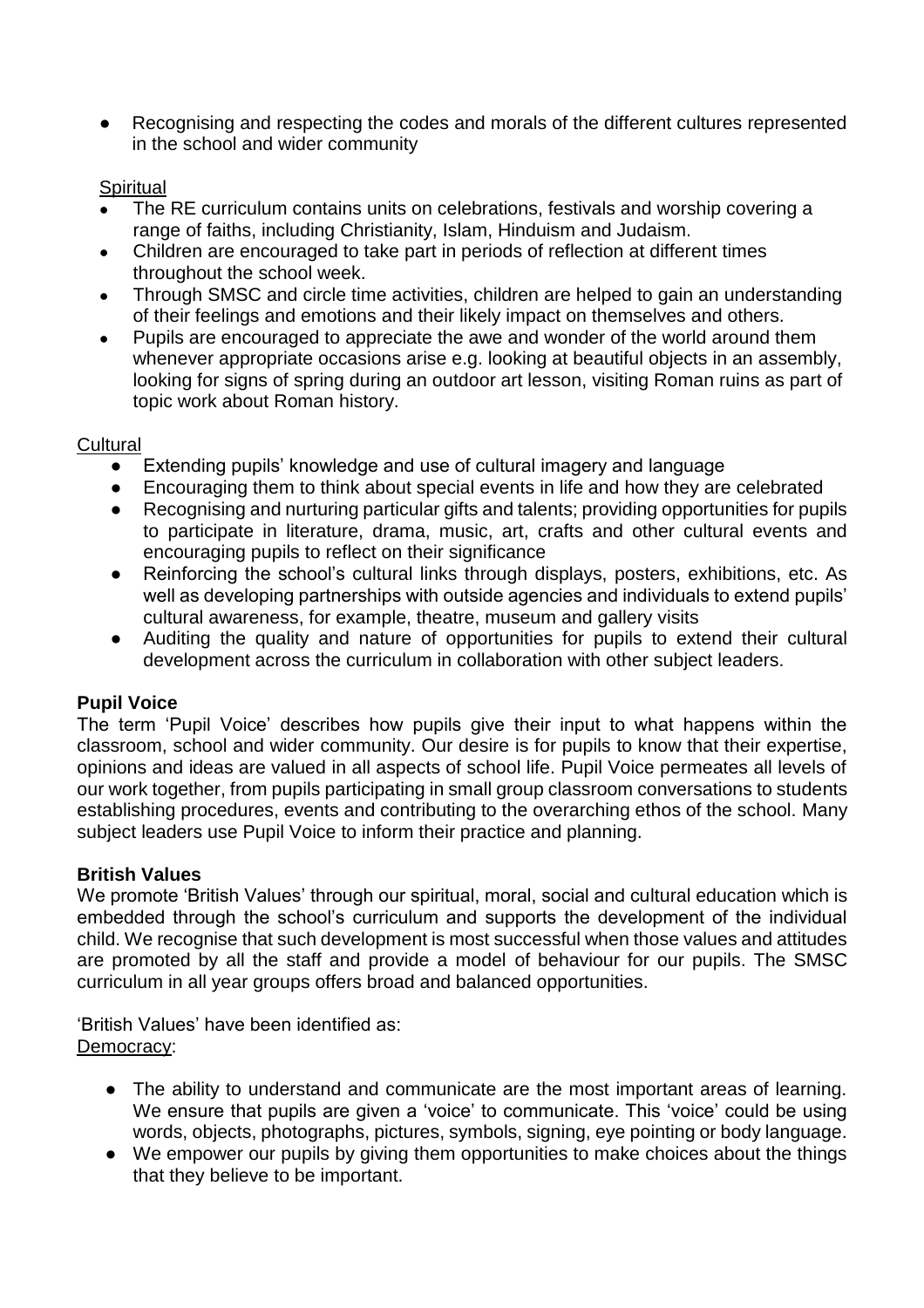- By valuing each 'voice' and by listening and responding to that voice we demonstrate that we support democracy and liberty.
- At Woodlands Primary School we have an active Pupil Parliament who meet each week to share ideas and opinions they have gathered about the school community e.g. what they learn and how they learn.

# Rule of Law:

- We involve pupils in setting codes of behaviour; helping pupils to make decisions and choices that are acceptable to the school community and society at large.
- Pupils are helped to learn to manage their behaviour and take responsibility for their actions. Staff are committed to providing a consistent and predictable environment within the school and beyond.
- We can help many pupils to understand the connection between actions and consequences. This type of environment enables pupils to feel safe and secure; this in turn, promotes the optimum conditions for learning to take place.

# Individual Liberty:

- Pupils are encouraged to become good and valued citizens. We do this by supporting each pupil to become as independent as possible.
- We endeavour to demonstrate that everyone has rights; this includes the right to say 'Yes' or 'No' to ideas or activities.
- Many of our pupils will be able to take responsibility for particular roles and to understand that with certain rights comes certain responsibilities. Learning to do things independently is an important part of learning to understand yourself.
- We support others by participating in charitable events such as Red Nose Day/Comic Relief and Children in Need.
- We believe that engendering a caring and helpful environment and being independent can boost and nurture a healthy self-esteem.

# Mutual Respect:

- We promote each pupil's inclusion in activities, settings and locations that are appropriate to them individually to meet their needs.
- Within school, pupils work with a range of people and interactions with others are always positively promoted. This may include working with external coaches etc.
- The curriculum is personalised and planned for pupils and may include transitioning within the range of resources and places on the site and going into the community to meet with a range of people in a variety of situations which include community events and shared participation with other schools/colleges.
- We believe it is important to facilitate opportunities to be part of the community as the pupils, families and staff have much to offer in the development of community cohesion.

# Tolerance of different faiths and beliefs:

● We are part of a school and local community where each person is respected and valued equally without regard to ability, gender, faith, heritage, sexuality or ethnic identity.